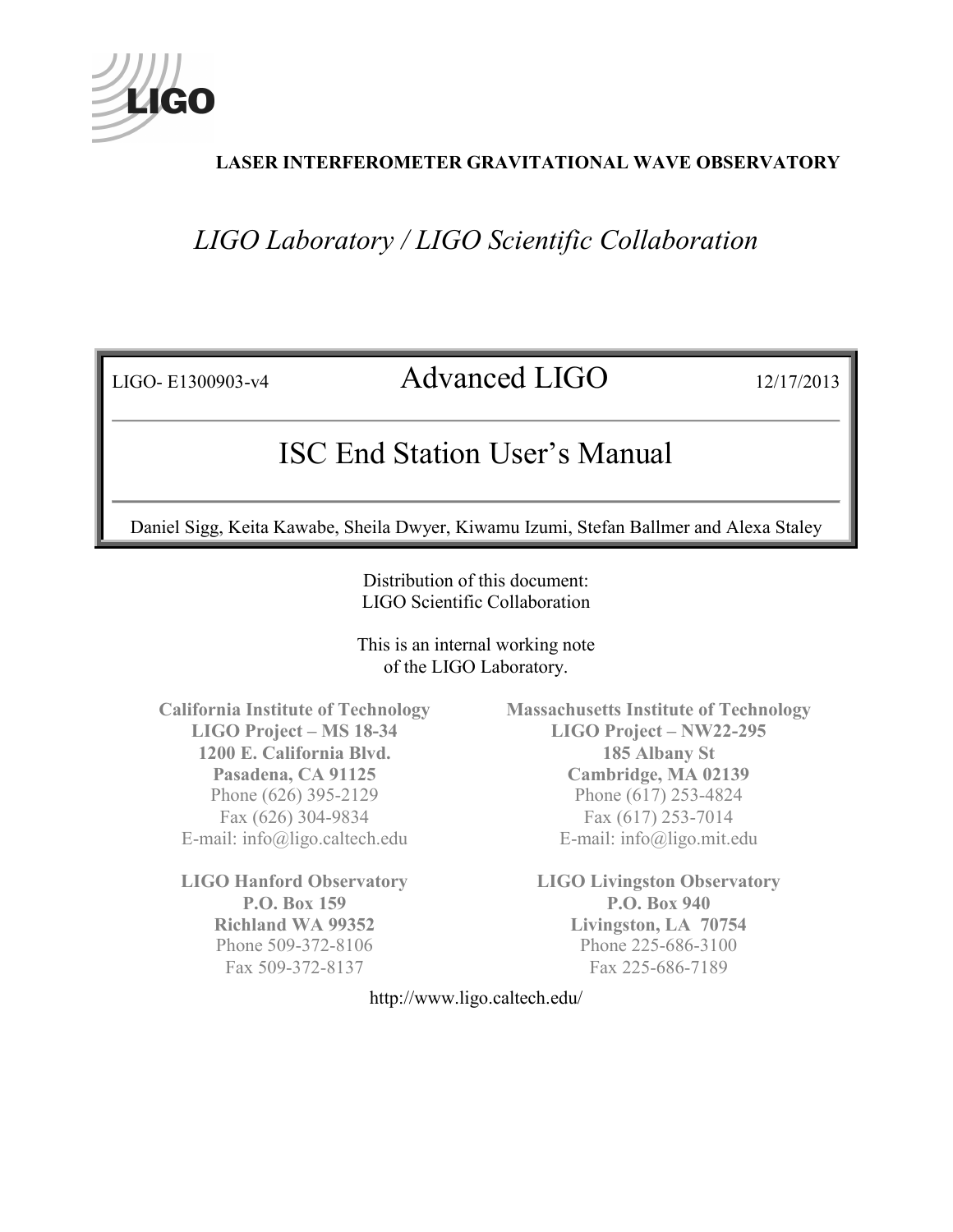# **Table of Contents**

| $\mathbf 1$             |                                                |    |  |
|-------------------------|------------------------------------------------|----|--|
|                         | 1.1                                            |    |  |
|                         | 1.2                                            |    |  |
|                         | 1.3                                            |    |  |
|                         | 1.4                                            |    |  |
| $\overline{2}$          |                                                |    |  |
|                         | 2.1<br>2.1.1<br>2.1.2<br>2.1.3                 |    |  |
|                         | 2.2<br>2.2.1<br>2.2.2<br>2.2.3                 |    |  |
| $\overline{\mathbf{3}}$ |                                                |    |  |
|                         | 3.1<br>3.1.1<br>3.1.2<br>3.2<br>3.2.1<br>3.2.2 |    |  |
|                         | 3.2.3                                          |    |  |
|                         | 3.3<br>3.3.1<br>3.3.2<br>3.3.3                 |    |  |
|                         | 3.4                                            |    |  |
|                         | 3.5<br>3.5.1<br>3.5.2                          |    |  |
| 4                       |                                                |    |  |
|                         | 4.1                                            |    |  |
|                         | 4.2<br>4.2.1<br>4.2.2<br>4.2.3                 |    |  |
|                         |                                                | 13 |  |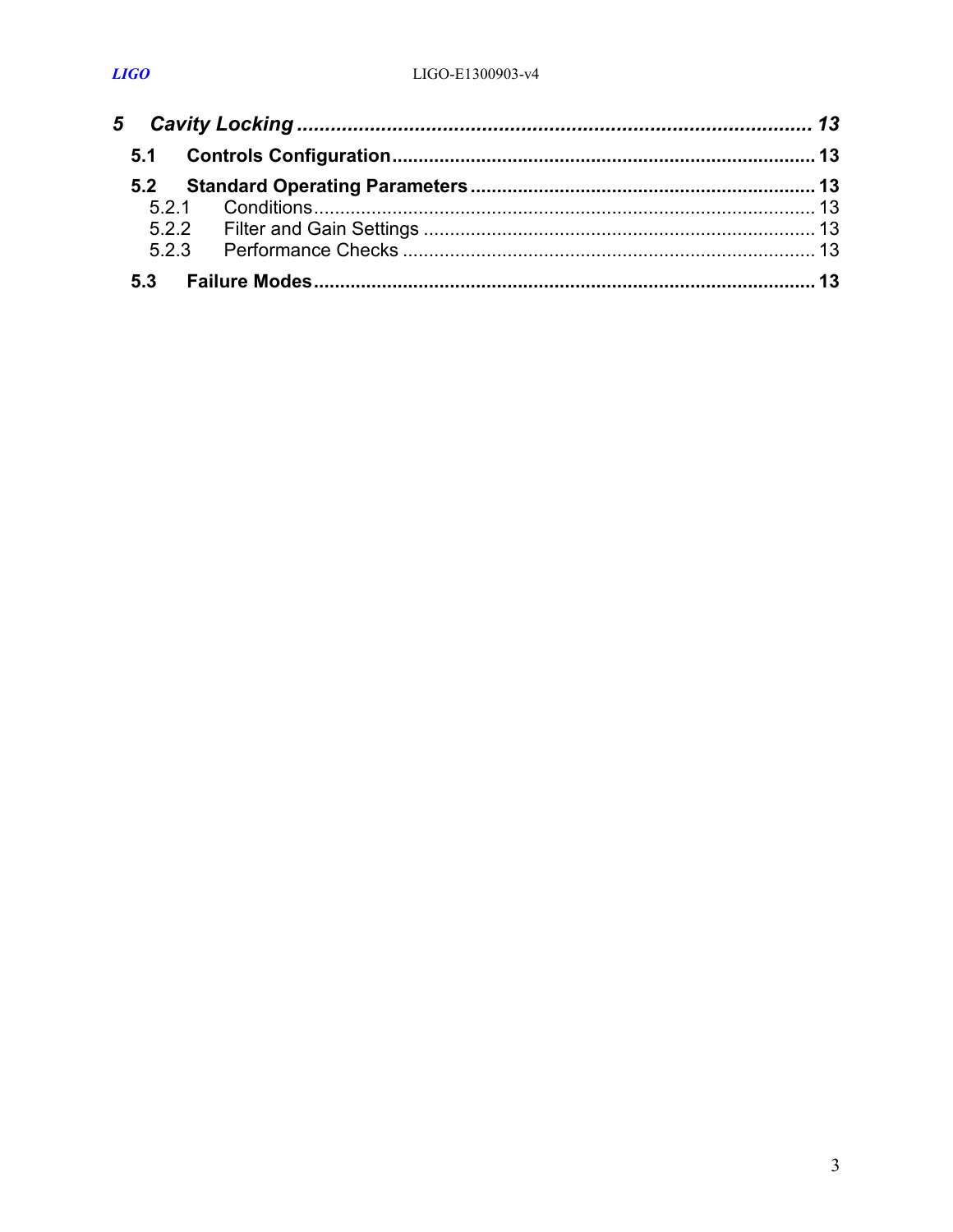# <span id="page-3-0"></span>**1 Introduction**

This manual covers the setup and operations of the interferometer sensing and control equipment located in the end station.

# <span id="page-3-1"></span>**1.1 Block Diagram**

# <span id="page-3-2"></span>**1.2 Naming**

# <span id="page-3-3"></span>**1.3 Operations screens**

Under the "ALS" button on the site map (*Figure 1*[: MEDM Site Map. ALS button and end station](#page-3-4)  [SUS buttons are highlighted here.](#page-3-4) There should be two buttons named "End X Overview" and "End Y Overview", which are linked to the ALS overview screen of corresponding end stations (*[Figure 2](#page-4-3)*).

| H1 aLIGO SITE MAP                                                                                                                                                                                |              |              |               |              |              |                  |                  |                         |             |                 |                  |              |
|--------------------------------------------------------------------------------------------------------------------------------------------------------------------------------------------------|--------------|--------------|---------------|--------------|--------------|------------------|------------------|-------------------------|-------------|-----------------|------------------|--------------|
| MAIN.                                                                                                                                                                                            |              |              |               | <b>QHEPI</b> | <b>DISI</b>  | <b>QDSEI-GDS</b> | <b>ChBS/ITM</b>  | <b>QHxTS/OMC QIM/TT</b> |             | <b>QSUS-AUX</b> | <b>D100</b>      |              |
| $\blacksquare$<br><b>QVE/FMC</b>                                                                                                                                                                 | <b>QLSC</b>  | QALS         | <b>ChSYS</b>  |              |              |                  |                  | <b>QhUD</b>             | <b>Chup</b> | <b>QND</b>      |                  |              |
| <b>QPSL</b><br><b>QPEM</b>                                                                                                                                                                       | <b>QIASC</b> | <b>ChGRD</b> |               | X-Ann        | <b>QHEPI</b> | <b>DISI</b>      | <b>QDSEI-GDS</b> | <b>DETM/TM</b>          | <b>Qub</b>  |                 | <b>Q</b> SUS-AUX | <b>Q</b> TCS |
| <b>QPEM</b>                                                                                                                                                                                      |              |              | <b>ILINKS</b> |              | <b>DHEPI</b> | <b>DISI</b>      | <b>QDSEI-GDS</b> | <b>DETM/TM</b>          | <b>QuD</b>  |                 | <b>ChSUS-AUX</b> | <b>Q</b> TCS |
| \$HeadURL: https://redoubt.ligo-wa.caltech.edu/svn/cds_user_apps/trunk/cds/h1/medm/SITEMAP.adl \$<br>1067716642<br>GPS t<br>\$Id: SITEMAP.adl 6172 2013-11-04 21:49:55Z sheila.dwyer@LIGO.ORG \$ |              |              |               |              |              |                  |                  |                         |             |                 |                  |              |

<span id="page-3-4"></span>**Figure 1: MEDM Site Map. ALS button and end station SUS buttons are highlighted here.**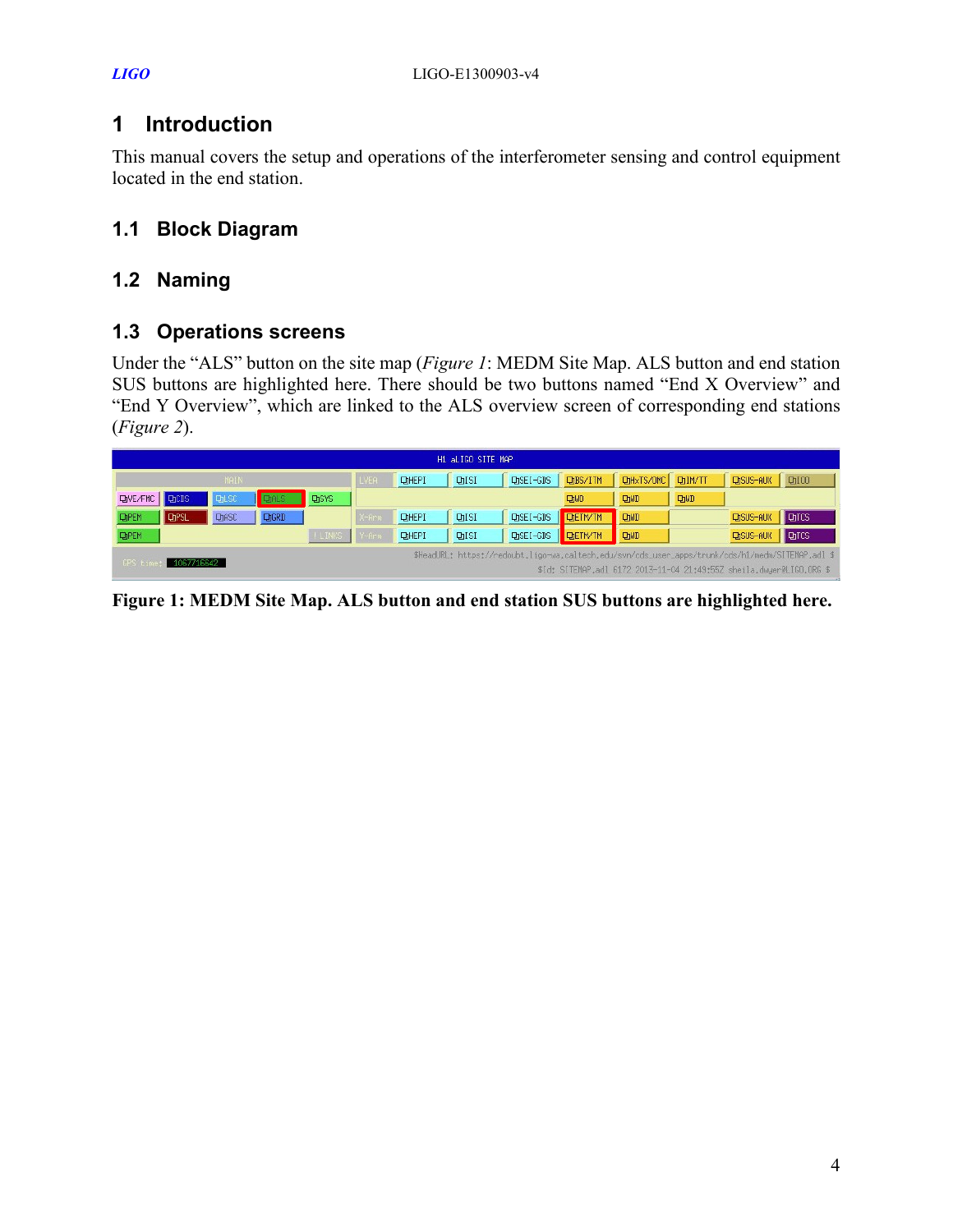| <b>K &amp; B ALS_CUST_ENDSTATION.adl</b>                                                                                                                                                                                                                                                                             |                                                                                                                                                                                                                                                                                                                                                                                                                                                                                                                                                                                                                                                                                                                                                                                                                                                                                                                                                                                                                                                                                                                                                                                                                                                                          |                                                                                                                                                                                                                                                                                                                                                                                                                        |
|----------------------------------------------------------------------------------------------------------------------------------------------------------------------------------------------------------------------------------------------------------------------------------------------------------------------|--------------------------------------------------------------------------------------------------------------------------------------------------------------------------------------------------------------------------------------------------------------------------------------------------------------------------------------------------------------------------------------------------------------------------------------------------------------------------------------------------------------------------------------------------------------------------------------------------------------------------------------------------------------------------------------------------------------------------------------------------------------------------------------------------------------------------------------------------------------------------------------------------------------------------------------------------------------------------------------------------------------------------------------------------------------------------------------------------------------------------------------------------------------------------------------------------------------------------------------------------------------------------|------------------------------------------------------------------------------------------------------------------------------------------------------------------------------------------------------------------------------------------------------------------------------------------------------------------------------------------------------------------------------------------------------------------------|
| End X Overview                                                                                                                                                                                                                                                                                                       |                                                                                                                                                                                                                                                                                                                                                                                                                                                                                                                                                                                                                                                                                                                                                                                                                                                                                                                                                                                                                                                                                                                                                                                                                                                                          | Tue Nov 5 11:16:00 2013                                                                                                                                                                                                                                                                                                                                                                                                |
| Power Monitors Overview<br>0.116<br><b>THES Overview Screen</b><br>$-1,903$<br>$-3,119$<br>RLS-X subsystems<br><b>PLL Honitors</b><br>REFL_ERR                                                                                                                                                                       | PBH<br>LONGITUIDINAL SERVO                                                                                                                                                                                                                                                                                                                                                                                                                                                                                                                                                                                                                                                                                                                                                                                                                                                                                                                                                                                                                                                                                                                                                                                                                                               | Requested State:<br>State:<br><b>ALSEndSafe</b><br><b>ALSEndSaFe</b><br>ALSEndInvalidState<br>ALSEndInvalidState<br>ALSEndPLLDisengaged<br>ALSEndPLLD1sengaged<br><b>ALSEndPLLAcquiring</b><br><b>ALSEndPLLAcquiring</b><br>ALSEndPLLLocked<br>ALSEndPLLLocked<br>ALSEndRef1Acquiring<br>HLSEndRef1Acquiring<br>FLSEndRef1LockedS1ou0FF<br>ALSEndRefILockedSlowOff<br>ALSEndRef1LockedS1ou0n<br>ALSEndRefILockedSlowOn |
| REFL_CTR.<br>REFL.SLOV<br>Beatrate at (NE) 0,000<br>FIBR_ERR<br>FIBR CTRL<br><b>QPLL Autolocker</b><br>F18R_SL0W<br>$\mathbb{R}$ $\mathbb{R}$<br>Red Path<br>1,602<br>$-1,201$<br>0.011<br>$-3.292$<br>BSC SEISMIC<br>$_{\rm{ISI}}$<br>WATCHDOG<br>STO 378<br>THSH<br><b>Christ</b><br>---<br>PIT<br>HPT<br>WATCHDOG | CAVOFF<br><b>PPBH</b> slow<br><b>D</b> iArry<br>Red Transmission<br>ALIGNMENT SERVO<br>0,000<br>0,000<br>NSun:<br>Sun:<br>TR_A_PIT<br>TR_B_PIT<br>$\begin{array}{cccccc} 2 & 2 & 2 & 2 \\ 3 & 2 & 2 & 2 \\ \frac{1}{2} & 1 & 1 & 1 \\ 4 & 1 & 1 & 1 \\ \end{array}$<br>TR_A_YAV<br>TR_B_YAM<br>a.<br>LONGITUIDINAL SERVO<br>$\frac{1}{2}$<br>0,0<br>$\begin{array}{ c c } \hline 0.0 \\ \hline \end{array}$<br>un:<br>2,721<br><b>Children</b> All                                                                                                                                                                                                                                                                                                                                                                                                                                                                                                                                                                                                                                                                                                                                                                                                                       | <b>RATE</b><br><b>IN/OFF</b><br><b>RATE</b><br><b>INZDER</b><br>CN/OFF                                                                                                                                                                                                                                                                                                                                                 |
| $\overline{ }$<br>YAM<br>00010<br><b>COL</b><br>Î                                                                                                                                                                                                                                                                    | Green OPBs<br>PIT ALIGNMENT SERVO<br>I CLEAR ALL HISTORY<br>0,000<br>0,000<br>NSun:<br>NSun:<br><b>IN/OFF</b><br>IP POS PIT<br><b>GPB_A_PIT</b><br><b>INVOLUS</b><br>IP ANG PIT<br>$\begin{array}{cccccc} \mathcal{L} & \mathcal{L} & \mathcal{L} & \mathcal{L} \\ \mathcal{L} & \mathcal{L} & \mathcal{L} & \mathcal{L} & \mathcal{L} \\ \mathcal{L} & \mathcal{L} & \mathcal{L} & \mathcal{L} & \mathcal{L} \\ \mathcal{L} & \mathcal{L} & \mathcal{L} & \mathcal{L} & \mathcal{L} \\ \mathcal{L} & \mathcal{L} & \mathcal{L} & \mathcal{L} & \mathcal{L} \\ \mathcal{L} & \mathcal{L} & \mathcal{L} & \mathcal{L} & \mathcal{L} \\ \mathcal{L} & \math$<br>$\begin{array}{cccccc} 2 & 2 & 2 & 2 \\ 2 & 2 & 2 & 2 \\ 3 & 4 & 1 & 1 \\ 4 & 1 & 1 & 1 \\ 5 & 6 & 1 & 1 \\ 6 & 1 & 1 & 1 \\ 7 & 8 & 1 & 1 \\ 8 & 1 & 1 & 1 \\ 1 & 1 & 1 & 1 \\ 1 & 1 & 1 & 1 \\ 1 & 1 & 1 & 1 \\ 1 & 1 & 1 & 1 \\ 1 & 1 & 1 & 1 \\ 1 & 1 & 1 & 1 \\ 1 & 1 & 1 & 1 \\ 1 & 1 & 1 & 1 \\ 1 & 1 & 1 & 1 \\ 1 & 1 & 1$<br>CPD_B_P1T<br>$\epsilon$<br>÷.<br>YAN ALIGNMENT SERVO<br>$\frac{1}{1}$<br>N/OFF<br>IP POS YAN<br>CPD_A_YAU<br>0.0<br>$\begin{array}{ c c } \hline 0,0 \end{array}$<br>Sun:<br>Sun:<br><b>IRKOEN</b><br>IP ANG YAN<br>OPD_B_YAU<br><b>QHINPUT ALIGNMENT THRESHOLDS</b> | PZT1_PIT<br>田<br>PZT2_PIT<br>PZT1_YAU<br>P2T2_YAU                                                                                                                                                                                                                                                                                                                                                                      |

<span id="page-4-3"></span>**Figure 2: ALS X overview screen.**

# <span id="page-4-0"></span>**1.4 Applicable Documents**

# <span id="page-4-1"></span>**2 Transmission Monitor**

The Transmission Monitor comprises a beam reduction/expansion telescope, an IR QPD "sled" to monitor the transmission of 1064 nm beam from the arm cavity, a green QPD "sled" to monitor 532 nm beam injected from the end station ISCT to the BSC. The entire structure is suspended by the Transmission Monitor Suspension (TMS). The transmission monitor system as a whole is sometimes also referred to as TMS.

# <span id="page-4-2"></span>**2.1 Controls Configuration**

The ALS End station overview MEDM screen (*[Figure 2](#page-4-3)*) provides convenient links to most of important TMS functionality.

Two PZT mirrors on the in-air ISC table (ISCTEX and ISCTEY) will change the green beam pointing into the chamber, and the green QPD sled is used as the sensor to monitor the alignment of the green beam into the TMS telescope. Together they are used for a beam centering servo to automatically align the green beam to the TMS.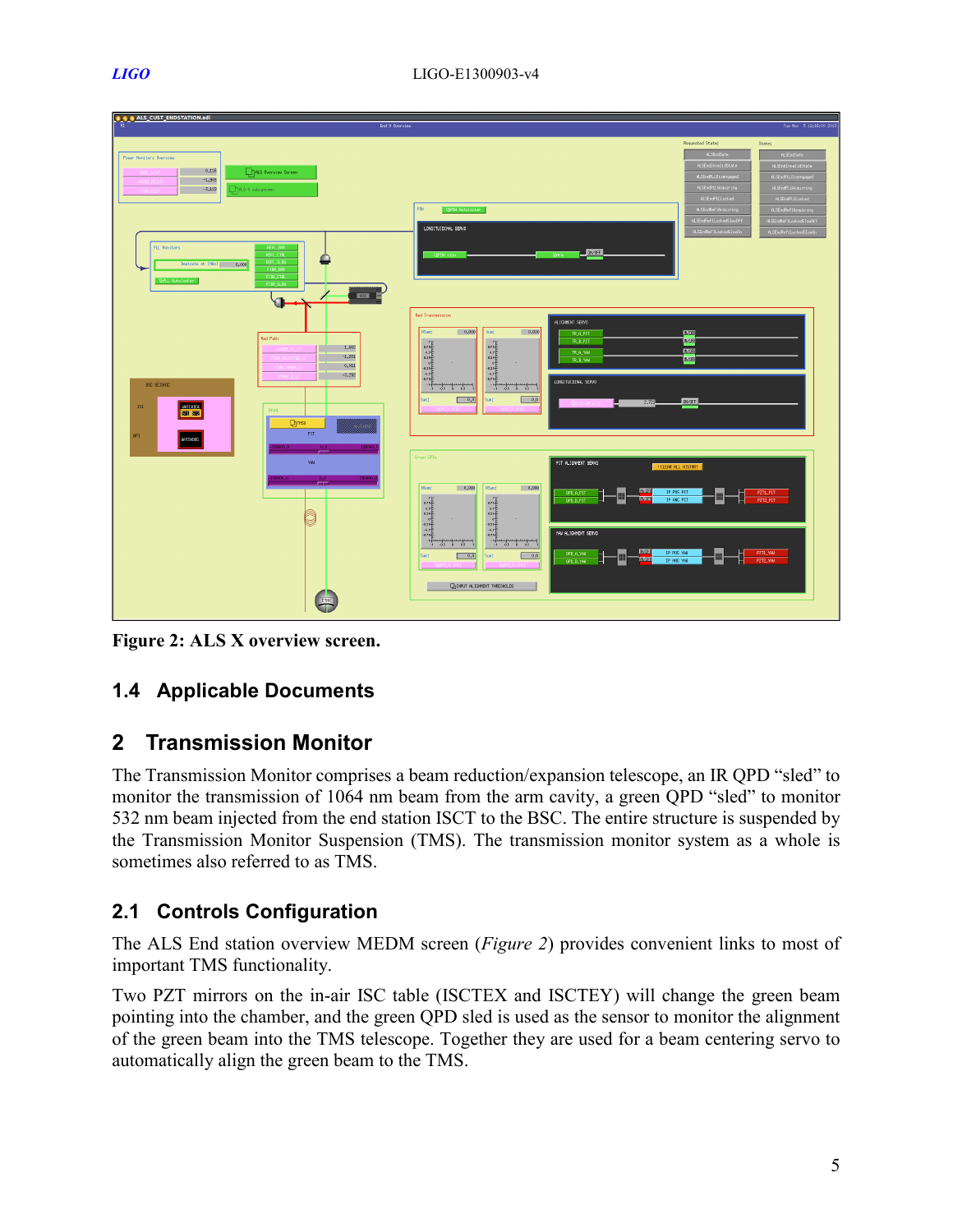Once the green beam is "fixed" to the TMS via the servo, the TMS suspension biases change the pointing of the green beam leaving the telescope without affecting the beam path on the telescope.

When the IR light resonates inside the arm cavity, an IR QPD sled will work as an ASC sensor for the interferometer. A fraction of the IR beam is also directed towards the ISC table where a high gain photodiode is used to measure light levels during lock acquisition. Once the interferometer control transitions to science mode, a beam diverter will guide the IR beam leaving the vacuum towards an in-vacuum beam dump.

# <span id="page-5-0"></span>**2.1.1 TMS Beam Centering Servo**

On the bottom right of the ALS End station overview [\(Figure 2\)](#page-4-3), the graphics inside a green rectangle are for the green QPD sled (represented by two X-Y monitors), and the beam centering servo (some buttons and matrices in black rectangle). The input of the servo is the QPD error signal, and the output is connected to the PZT mirrors.

To turn the servo on or off, click the ON/OFF button of four servo filters. This toggles the on/off indicator of each filter between green (ON) and red (OFF). In [Figure 2](#page-4-3) all filters are off.

The servo filters have an integrator, so disabling the servo means that the output of the filters are held constant until the servo is turned on again. This is convenient as turning them on/off doesn't suddenly throw the alignment off. When desired, you can reset the servo filters by "Clear all history" button.

The PZT control voltage is unipolar (0V to 10V) and is biased to mid range (5V) for a nominal zero.

### <span id="page-5-1"></span>**2.1.2 TMS Suspension**

The TMS suspension is used to change the angle of the TMS telescope, which in turn changes the green beam pointing towards the ETM (and thus ITM). From the ALS End station overview you can directly adjust the bias sliders to the TMS suspension.

If there is a problem with the TMS suspension, you should open the TMS suspension MEDM screen [\(Figure 3\)](#page-6-3) to further diagnose the problem.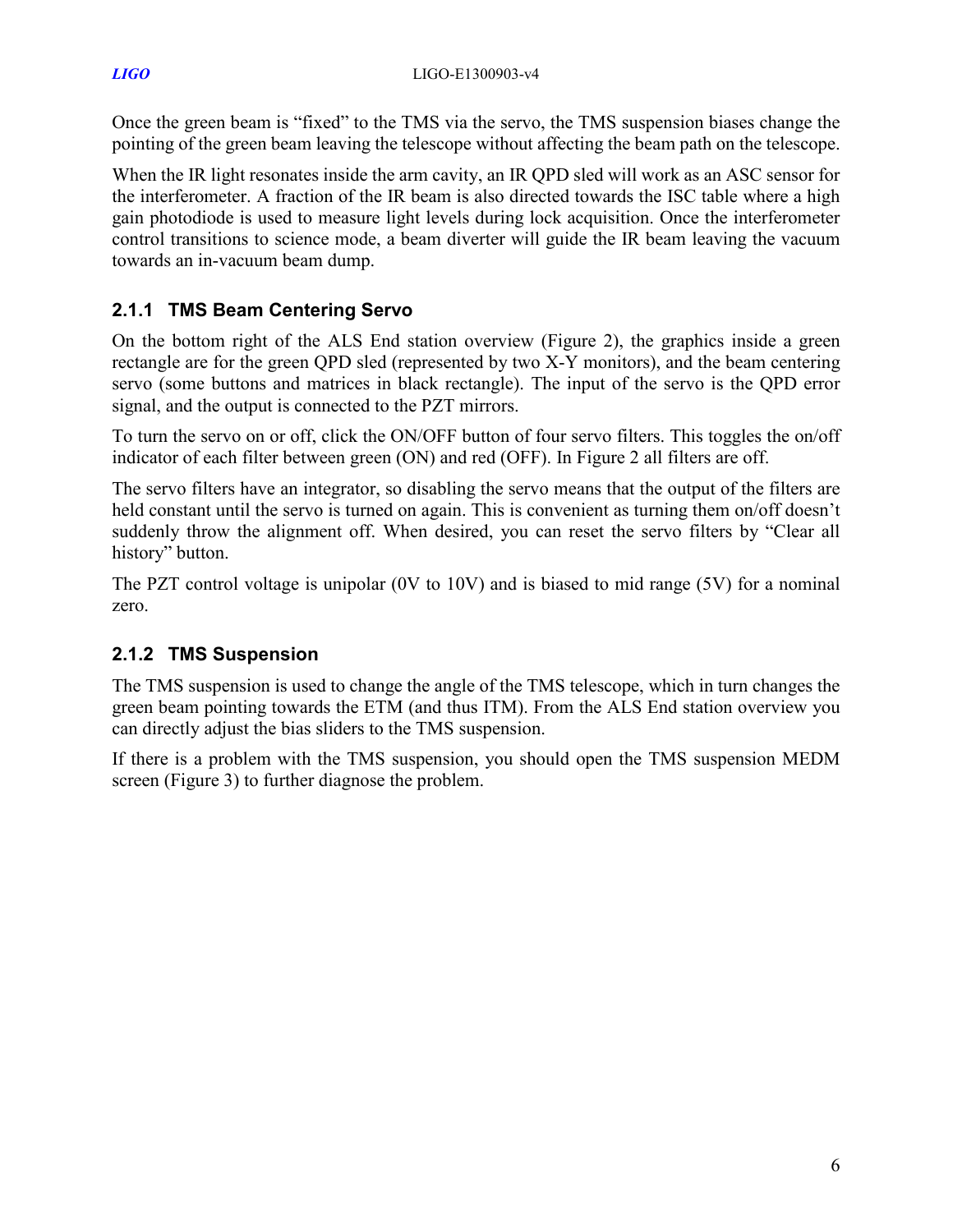

<span id="page-6-3"></span>**Figure 3: TMS Suspension screen. In this example the master ON/OFF switch is off (the first of the four red vertical bars next to the right most green bar) and the watchdog/DACKILL are also tripped (three red bars next to the master switch) so nothing should be working.**

#### <span id="page-6-0"></span>**2.1.3 IR Transmission Monitor**

IR QPD sled output and associated ASC and LSC servo boxes are in a red rectangle above the green QPD centering servo box [\(Figure 2\)](#page-4-3).

# <span id="page-6-1"></span>**2.2 Standard Operating Parameters**

| <b>Parameter</b>                                               | Value |
|----------------------------------------------------------------|-------|
| Whitening gain for IR QPDs                                     |       |
| Number of whitening/anti-whitening stages for IR QPDs          |       |
| Whitening gain for green QPDs                                  |       |
| Number of whitening/anti-whitening stages for green QPDs       |       |
| Minimum light level on the green QPDs (normalized sum field)   |       |
| Nominal unity gain frequency of the green beam steering servos |       |

<span id="page-6-4"></span>**Table 1: Standard Operating Parameters for the Transmission Monitor.** 

### <span id="page-6-2"></span>**2.2.1 QPD Whitening/Anti-whitening**

Pressing buttons like "TR A (FE)" (for transmission monitor A) or "QPD B (FE)" (for green injection monitor B) in the ALS End station overview will open the QPD overview for a corresponding QPD. Press "whiten" button, and read the numbers in the whitening gain slider.

There are three stages of switchable analog whitening and digital anti-whitening for all four quadrants of each of QPDs. The state of these can be monitored by the same screen as the whitening gain slider. It is extremely important that whitening and anti-whitening stages are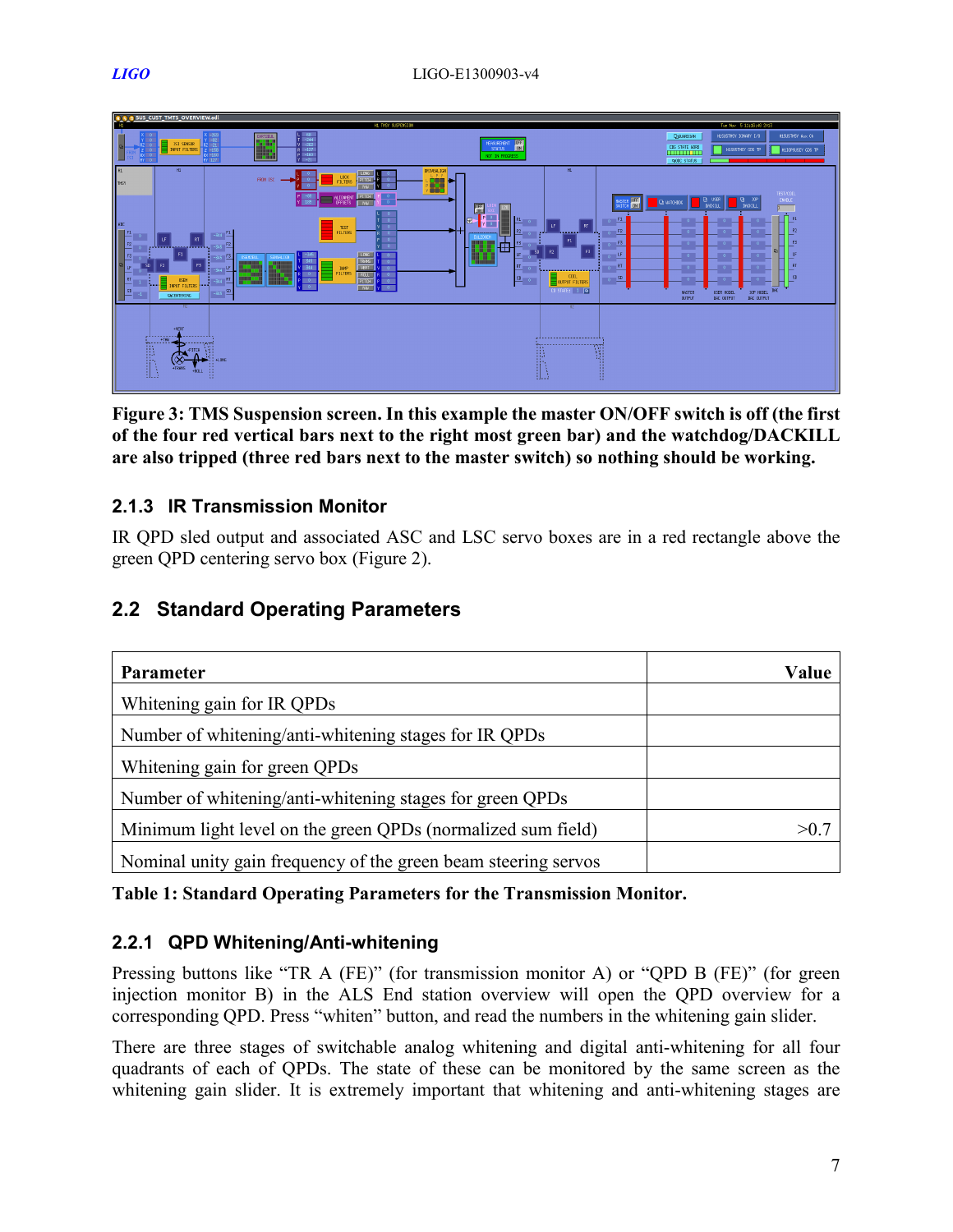enabled/disabled as a pair. If not (e.g. whitening stage 2 is on but anti-whitening stage 2 is off), check the nominal status by trending H1:ALS-Y\_QPD\_A\_WHITEN\_FILTER\_2 and H1:ALS-Y\_QPD\_A\_AWHITEN\_SET2, etc., and determine if they are enabled or disabled.

There is a non-switchable analog whitening stage, and a corresponding anti-whitening stage in FM4 of the input filter for each quadrant. You should not disable these, but if you suspect that they are disabled, open each of the filters (e.g. from the aforementioned QPD overview by pressing buttons labeled as "SEG1" "SEG2" etc.).

# <span id="page-7-0"></span>**2.2.2 Green QPD sum**

Check if the light level on the green QPDs is nominal (see [Table 1\)](#page-6-4). If the sum is significantly lower, first check if anything is coming in to the digital system. Check the whitening settings (see the previous section), move the whitening gain slider up and down and see if you're getting any signal. Don't forget to restore the slider back to normal after this. If you're not getting anything you need to call a CDS or ISC expert.

If the readbacks are alive, the problem might be that the output of the QPD centering servo railed because of some unusual circumstance (e.g. somebody blocked the beam for a short period). To verify this, first turn off the beam centering servo for all four filters, then reset the integrators of the servo by pressing "Clear All History" button. If you are getting some light in both of the QPDs, turn on the servo again. If not, check if the offsets in the PZT output filters are lost. Open the PZT output filter screen by pressing buttons labeled "PZT1\_PIT" etc., check the offset in the filter (it should be enabled and non-zero). If the offsets are off, enable them. If the offsets are zero, burtrestore them as necessary. If the offsets for all four filters are non-zero and enabled, trend these offsets and see if the current numbers are significantly different from a known good time. Set them back to the known good values.

If that doesn't recover the sum, check if the TMS suspension bias is on, and if there is a large offset. Trend H1:SUS-TMSY\_M1\_OPTICALIGN\_P\_OUTPUT etc. and compare the current numbers with the known working numbers.

<span id="page-7-1"></span>If the green QPD sums are still too low, call an ISC expert.

### **2.2.3 TMS Suspension**

Usually, the TMS suspension should be damped with an alignment bias. These are handled in the same way as quad suspensions.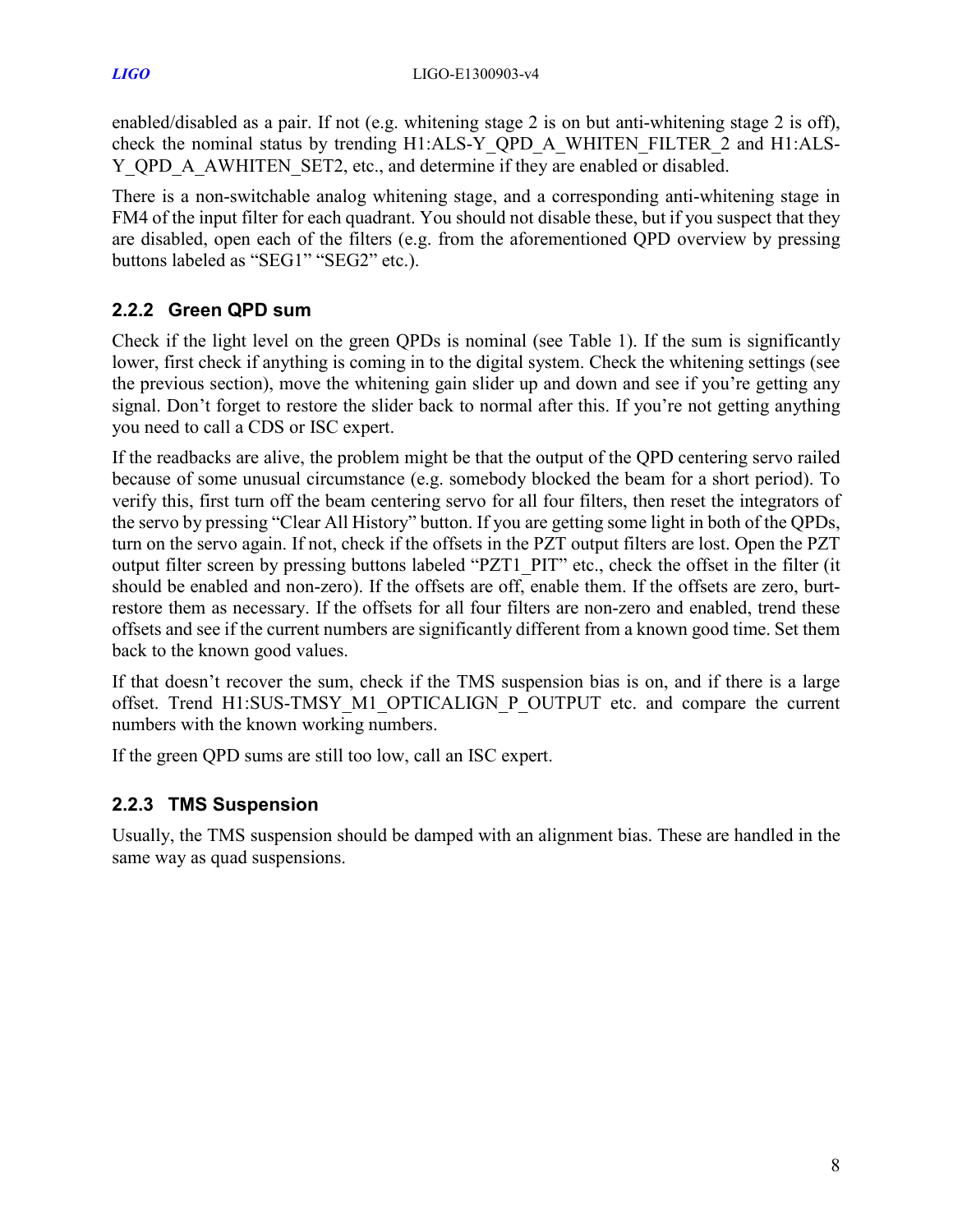# <span id="page-8-0"></span>**3 ISC End Station Optics Table**

### <span id="page-8-1"></span>**3.1 Fiber Beam Setup**

#### <span id="page-8-2"></span>**3.1.1 Corner Station Setup**

On the PSL table a portion of the reference cavity transmission is coupled into the fiber for ALS. We start with 9 mW in the path towards the fiber, and get 70% coupling into the fiber. This fiber goes to the Fiber Distribution Box (document tree [E1200121\)](https://dcc.ligo.org/LIGO-E1200121). It has a 160 MHz AOM, when this AOM is driven the outputs for each end station contain just under 10% of the input power. There are PDs controlled by the slow controls system that monitor the power into the fiber, the power received in the fiber distribution box. They have medm screens which are accessible under DCPDs under LSC on the sitemap. These should be calibrated (by setting the responsivity) and the nominal powers set. The end station PLL autolocker will generate an error message if the power is low on these PDs.

#### <span id="page-8-3"></span>**3.1.2 Polarization Correction**

The outputs from the fiber distribution box goes to a polarization controller (located in the MSR), MPC1, the manual is available at [T1200496.](https://dcc.ligo.org/LIGO-T1200496) From here it is launched into the fiber to the end station, arriving at the end station with about 50%-75% loss. We need at a minimum 40  $\mu$ W coming out of the fiber at the end station, again there are DC PDs monitoring this power, and the polarization of the output. These PDs need to be calibrated, and limits and nominal values set. The PLL autolocker also checks the values of these PDs and will generate error messages when the polarization drifts or the power drops. The polarization needs to be adjusted manually using MPC1 when it drifts far enough.

### <span id="page-8-4"></span>**3.2 Prometheus Laser Setup**

The Prometheus manual can be found in [LIGO-T1000643.](https://dcc.ligo.org/LIGO-T1000643) The Prometheus has a noise eater for intensity stabilization which should be disabled. The noise eater can oscillate making it impossible to lock the PLL until someone resets it. There is a noise eater monitor available on the laser head which is available in the laser MEDM screen, but this does not work and sometimes indicates that there is no oscillation when there is in reality an oscillation.

#### <span id="page-8-5"></span>**3.2.1 Power Adjust**

Adjust the laser diode current near its nominal settings as indicated by the data sheet belonging to the specific laser. Sometimes the factory setting indicates that the current should be set to the maximum, in this case set it slightly below the maximum.

### <span id="page-8-6"></span>**3.2.2 Frequency Setup**

#### **3.2.2.1 Nominal Frequency**

Nominal frequencies are listed in [LIGO-T1300883.](https://dcc.ligo.org/T1300883) The X-end stations are using a down-shifted laser frequency, whereas the Y-end stations are using an up-shifted laser frequency. The X-end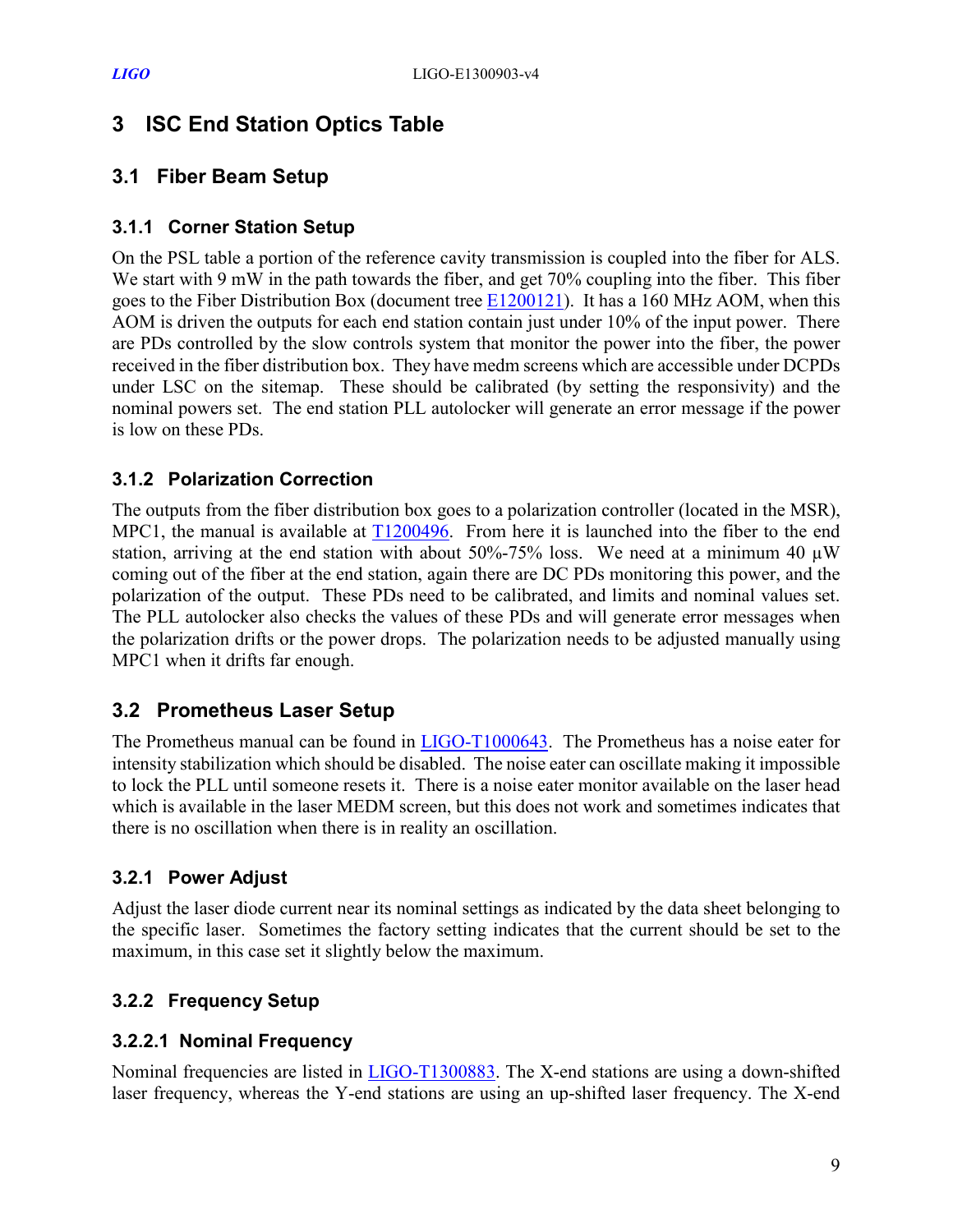stations are using a down-shifted laser frequency, whereas the Y-end stations are using an upshifted laser frequency. The PLL autolocker screen is available from the small grey box that says "X (or Y) Arm PLL" in the corner of the ALS overview screen. On this screen you can choose Above PSL or below PSL to set the polarity of the locking.

#### **3.2.2.2 Temperature Adjust**

The coarse adjustment of the laser frequency needs to be done with the crystal temperature. A higher temperature corresponds to a lower frequency. However, mode hopes will occur every  $\sim$ 2° C and reset the frequency back by some amount.

Use an RF spectrum analyzer with at least 500 MHz bandwidth to look for the beat note on the broadband LSC detector, FIBR\_A. The initial frequency can be off by GHz which might be too far off to be detected by the photodetector. Scan the temperature until the beat note appears. Then, adjust it approximately to the desired frequency.

There is an interaction between the laser diode current adjust and the crystal temperature. We use this to make sure we are in the middle of a mode hopping region. First, move the temperature up and down and watch for the mode hope. If the desired frequency is close to a mode hope region, adjust the diode current by 0.1 A, and try again. Repeat this procedure until the desired frequency is near the approximately centered between two mode hope regions.

### <span id="page-9-0"></span>**3.2.3 SHG Temperature Adjust**

Monitor the green laser power and make sure that the temperature of the SHG is adjusted to deliver maximum green power.

### <span id="page-9-1"></span>**3.3 Nominal Laser Power Levels**

#### <span id="page-9-2"></span>**3.3.1 Fiber Path**

The nominal power levels in the fiber path are as follows:

| <b>Parameter</b>                     | <b>Nominal</b>  | <b>Minimum</b> |
|--------------------------------------|-----------------|----------------|
| Reference cavity transmission        | $10 \text{ mW}$ |                |
| Coupled into fiber                   | $7 \text{ mW}$  | 4 mW           |
| Receive in MSR                       | $300 \mu W$     | $100 \mu W$    |
| Send to end station                  | $300 \mu W$     | $100 \mu W$    |
| Receive at end station               | $150 \mu W$     | $50 \mu W$     |
| On ISC table                         | $150 \mu W$     | $40 \mu W$     |
| On monitor photodiode (FIBR TRANS)   | $9 \mu W$       | $2.5 \mu W$    |
| On fiber locking photodiode (FIBR A) | $75 \mu W$      | $40 \mu W$     |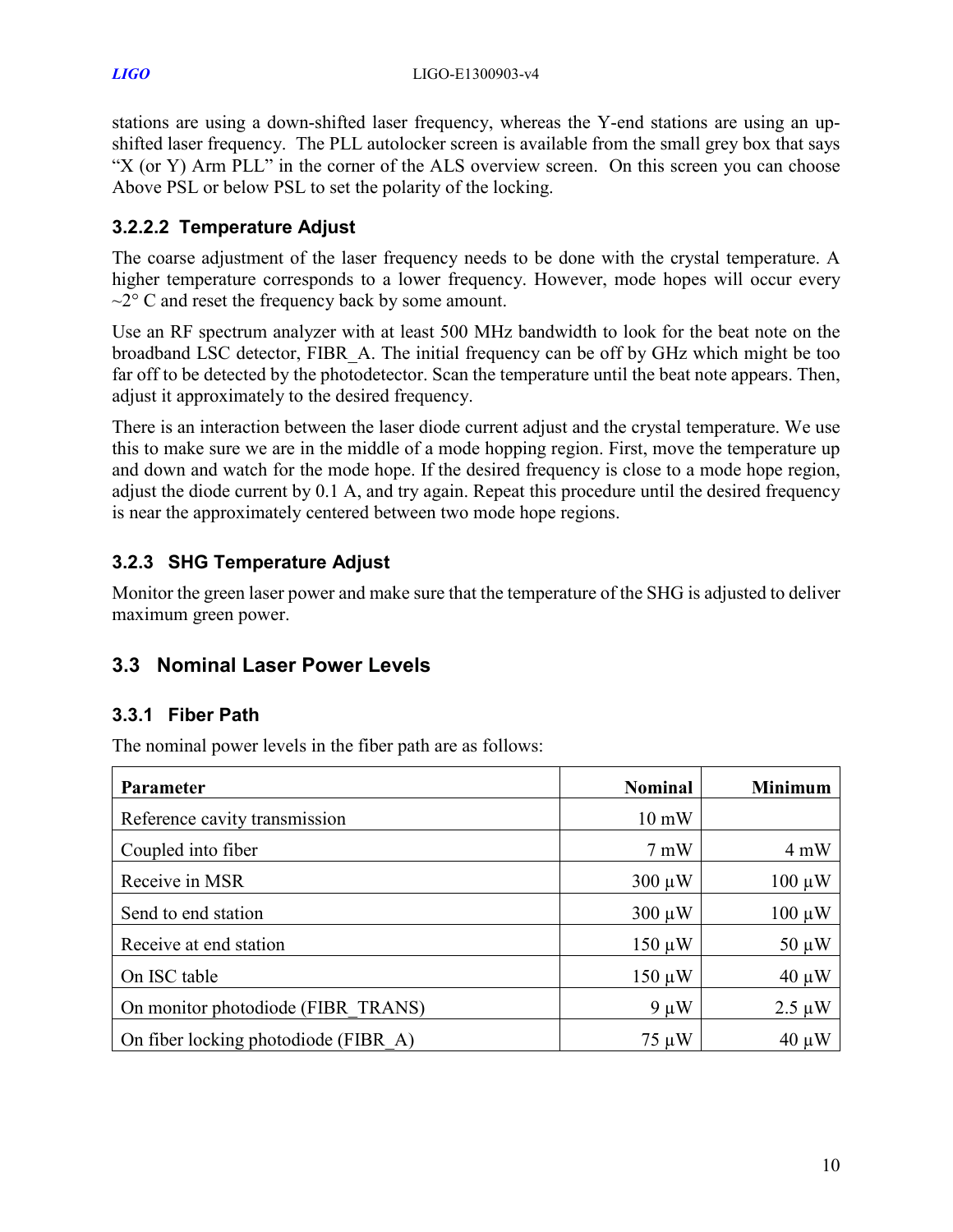#### <span id="page-10-0"></span>**3.3.2 IR Laser Path**

The nominal power levels for the IR path of the Prometheus laser are as follows:

| <b>Parameter</b>                     | <b>Nominal</b>  | <b>Minimum</b>  |
|--------------------------------------|-----------------|-----------------|
| Laser output                         | 1.1W            | 100 mW          |
| After attenuation                    | 50 mW           | $25 \text{ mW}$ |
| On monitor photodiode (LASER IR)     | $350 \mu W$     | $100 \mu W$     |
| On fiber locking photodiode (FIBR A) | $25 \text{ mW}$ | $600 \mu W$     |

#### <span id="page-10-1"></span>**3.3.3 Green Laser Path**

The nominal power levels for the green path of the Prometheus laser are as follows:

| Parameter                                         | <b>Nominal</b>  | <b>Minimum</b>  |
|---------------------------------------------------|-----------------|-----------------|
| Laser output                                      | $20 \text{ mW}$ | $10 \text{ mW}$ |
| After first Faraday isolator                      | $17 \text{ mW}$ | $8 \text{ mW}$  |
| On monitor photodiode (LASER GR)                  | $800 \mu W$     | $400 \mu W$     |
| After second Faraday isolator                     | $14 \text{ mW}$ | 6 mW            |
| At periscope into vacuum chamber                  | $12 \text{ mW}$ | $5 \text{ mW}$  |
| Return from ETM on reflection photodiode (REFL A) | $12 \text{ mW}$ | $3 \text{ mW}$  |
| Return from ETM on reflection photodiode (REFL A) | $12 \text{ mW}$ |                 |
| Received at ISCT1 (X arm)                         |                 | $<$ 5 mW        |
| Received at ISCT1 (Y arm)                         |                 | $<$ 5 mW        |

### <span id="page-10-2"></span>**3.4 Beam Alignment**

### <span id="page-10-3"></span>**3.5 Input Steering Mirrors**

#### <span id="page-10-4"></span>**3.5.1 Setup**

The manual for the PZTs and controllers are available at [E1300870.](https://dcc.ligo.org/LIGO-E1300870) The controllers should be operated in the low bandwidth mode. To do this you need to move a jumper in the controller, instructions are in the manual. The input steering PZTs have two axes, Y rotates yaw and X rotates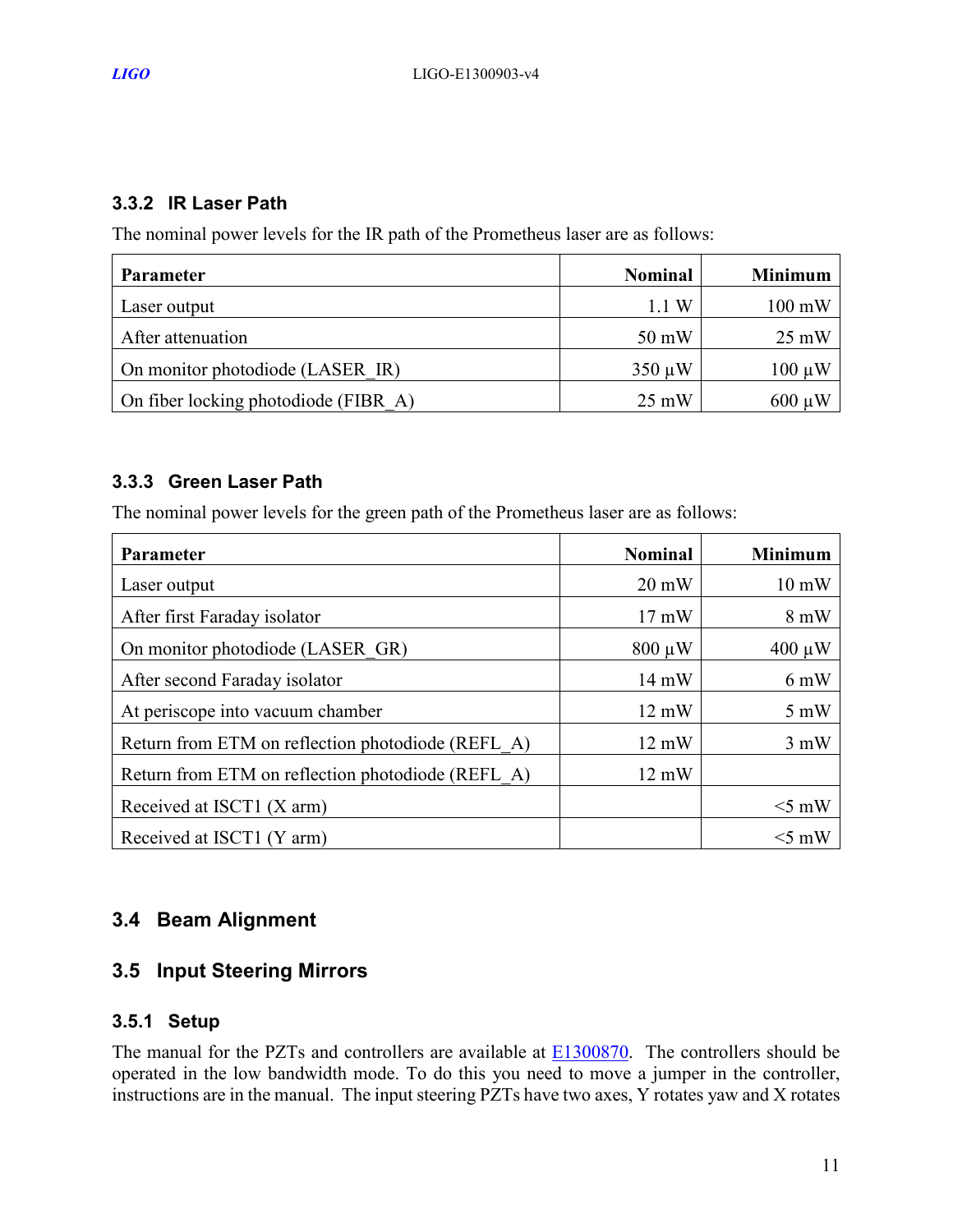Pitch. They operate with inputs from 0-10V, so the initial alignment should be done with 5V input to the controllers. Before the initial alignment the sensor offset should also be adjusted according to the manual. Once the initial alignment is done and the TMS offsets set so that the retroreflection returns to the PD, the alignment of optics near the PZTs should be adjusted so that the beam is centered on the TMS QPDs when they are operated at the middle of their range.

#### <span id="page-11-0"></span>**3.5.2 Controls Parameters**

# <span id="page-11-1"></span>**4 Laser Locking**

# <span id="page-11-2"></span>**4.1 Controls Configuration**

The autolocker for locking the PLL is in the Twin CAT library, a state diagram is available at [T1300891.](https://dcc.ligo.org/LIGO-T1300891) The autolocker screen is available by clicking on the small grey box labeled X ARM PLL (or Y arm) in the ALS overview screens at each end station. The autolocker checks several locking conditions, if any of these are not met an error message will appear at the bottom of the screen and the locking conditions text will have a red background. To clear all of these each of the relevant DC PDs will need to be calibrated, and some of them will need to have limits set.